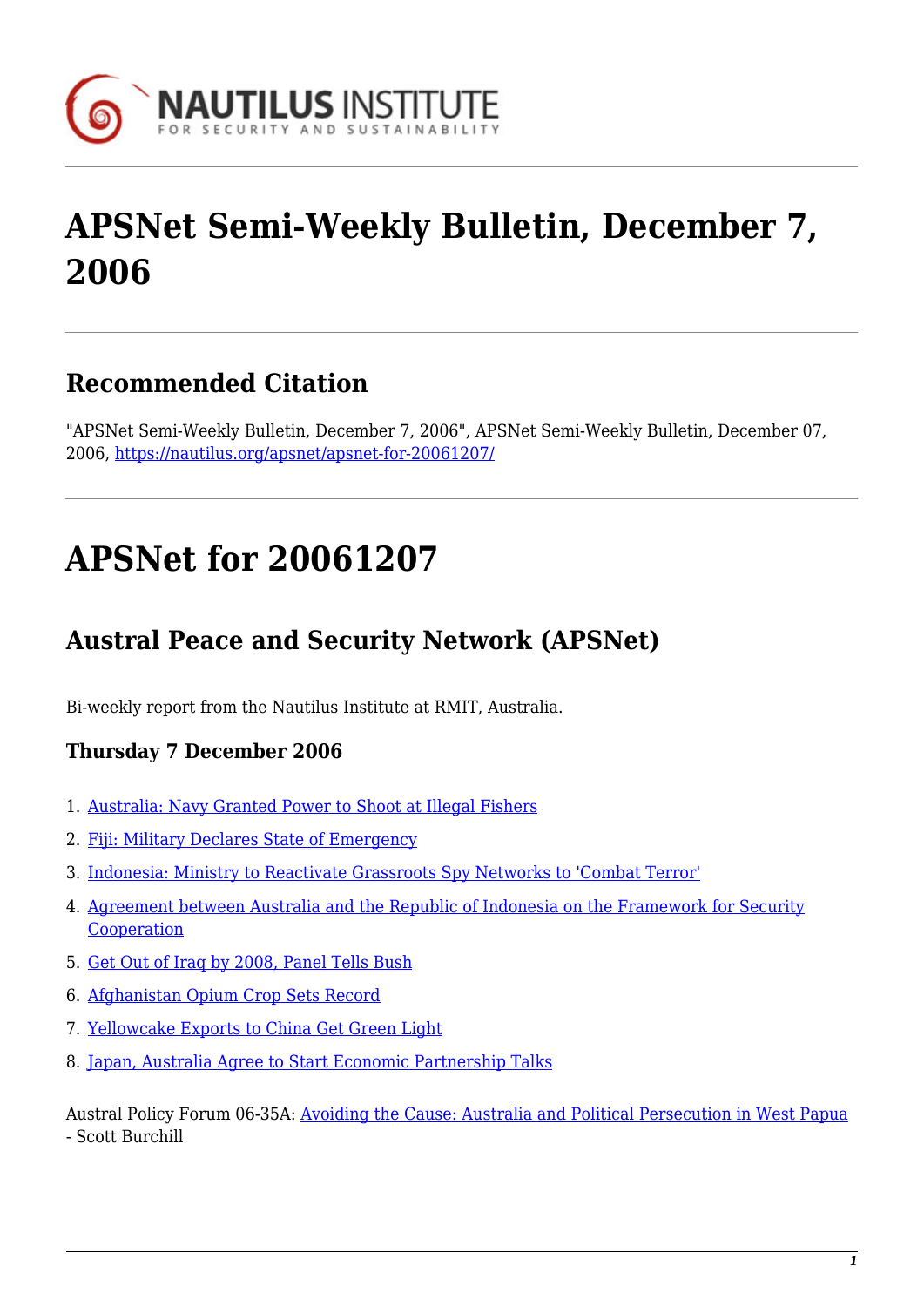- 1. [Navy Granted Power to Shoot at Illegal Fishers,](http://www.theage.com.au/news/national/navy-granted-power-to-shoot-at-illegal-fishers/2006/12/06/1165081019808.html) Sara Smiles, Age, 2006-12-07The navy has been given permission to fire at illegal fishing boats that refuse to be apprehended in Australian waters. Under new rules of engagement approved by Defence Minister Brendan Nelson, the navy will also be given tear gas, capsicum spray and abrasive acoustic devices.
- o [Defence Spokesperson Response to an APSNet Query about the review of ADF Standing Rules](http://nautilus.rmit.edu.au/publications/standing-rules-of-engagement.html) [of Engagement,](http://nautilus.rmit.edu.au/publications/standing-rules-of-engagement.html) 2006-12-07

### 2.

- 3. [Military Declares State of Emergency, Names Caretaker PM](http://www.fijitimes.com/story.aspx?id=53047), Fiji Times, 2006-12-07Military commander Commodore Voreqe Bainimarama has gazetted his declaration of a state of emergency in Fiji and sworn in a Caretaker Prime Minister. In the "extraordinary" Gazette, he announced he had assumed executive authority "with much reluctance" at 6pm on Tuesday. He said the military reserved the right to impose curfew, if it saw a need to do so.
- ❍ [Australia to Cut Defence Ties with Fiji,](http://www.theaustralian.news.com.au/story/0,20867,20875024-31477,00.html) AAP, Australian, 2006-12-05
- ❍ [Fiji NGOs Say No to Sanction](http://www.pacificislands.cc/news/2006/12/07/fiji-ngos-say-no-to-sanctions), Pacific Magazine, 2006-12-07
- 4.
- 5. [Ministry to Reactivate Grassroots Spy Networks to 'Combat Terror'](http://www.thejakartapost.com/yesterdaydetail.asp?fileid=20061206.@01), M. Taufiqurrahman, Jakarta Post, 2006-12-06The government is planning to set up grassroots spy networks at every local administration in the country, Home Minister M. Ma'ruf says. A new national body, the Regional Intelligence Community Agency (Kominda), will coordinate the work of the local intelligence offices, he said. Ma'ruf stressed the new agency would not spy on normal citizens.
- 6. [Agreement between Australia and the Republic of Indonesia on the Framework for Security](http://www.aph.gov.au/house/committee/jsct/6december2006/treaties/indonesia_nia.pdf) [Cooperation \(Mataram, Lombok, 13 November 2006\) \[2006\] ATNIF 25,](http://www.aph.gov.au/house/committee/jsct/6december2006/treaties/indonesia_nia.pdf) National Interest Analysis [2006] ATNIA 43, (tabled) 2006-12-06 [PDF]This document contains: A national interest analysis (ATNIA 43) including consultation attachment and text of the proposed treaty action. Background information includes: country political brief and country fact sheet; list of other treaties with Indonesia; list of treaties of the same type with other countries.
- 7. [Get Out of Iraq by 2008, Panel Tells Bush,](http://www.theaustralian.news.com.au/story/0,20867,20884871-601,00.html) AFP, Australian, 2006-12-07The current US policy in Iraq was "not working" and Washington should pull its combat troops out of the country by early 2008, a top-level US commission said today. The Iraq Study Group said in its eagerly awaited report that US soldiers had a mission "with no forseeable end" and that time was running out for Washington to shape events.
	- [Iraq Study Group Report](http://www.usip.org/isg/iraq_study_group_report/report/1206/iraq_study_group_report.pdf), James A. Baker and Lee H. Hamilton, US Institute of Peace December 2006 [PDF]
	- [Iraq Study Group,](http://www.usip.org/isg/iraq_study_group_report/report/1206/index.html) US Institute of Peace [updated regularly]
- 8.
- 9. [Afghanistan Opium Crop Sets Record](http://www.washingtonpost.com/wp-dyn/content/article/2006/12/01/AR2006120101654.html), Karen DeYoung, Washington Post, 2006-12-02Opium production in Afghanistan (providing over 90 percent of the world's heroin) broke all records in 2006, despite U.S.-sponsored eradication efforts, the Bush administration reports. The land under cultivation in opium poppies grew by 61 percent. Cultivation in the two main production provinces, Helmand in the southwest and Oruzgan in central Afghanistan, was up by 132 percent.
	- ❍ [Rough Justice and Blooming Poppies](http://www.atimes.com/atimes/South_Asia/HL07Df03.html), Syed Saleem Shahzad, Asia Times, 2006-12-07
	- <sup>o</sup> [Executive Summary, Afghanistan Opium Survey 2006](http://www.unodc.org/pdf/execsummaryafg.pdf), United Nations Office on Drugs and Crime, September 2006 [PDF]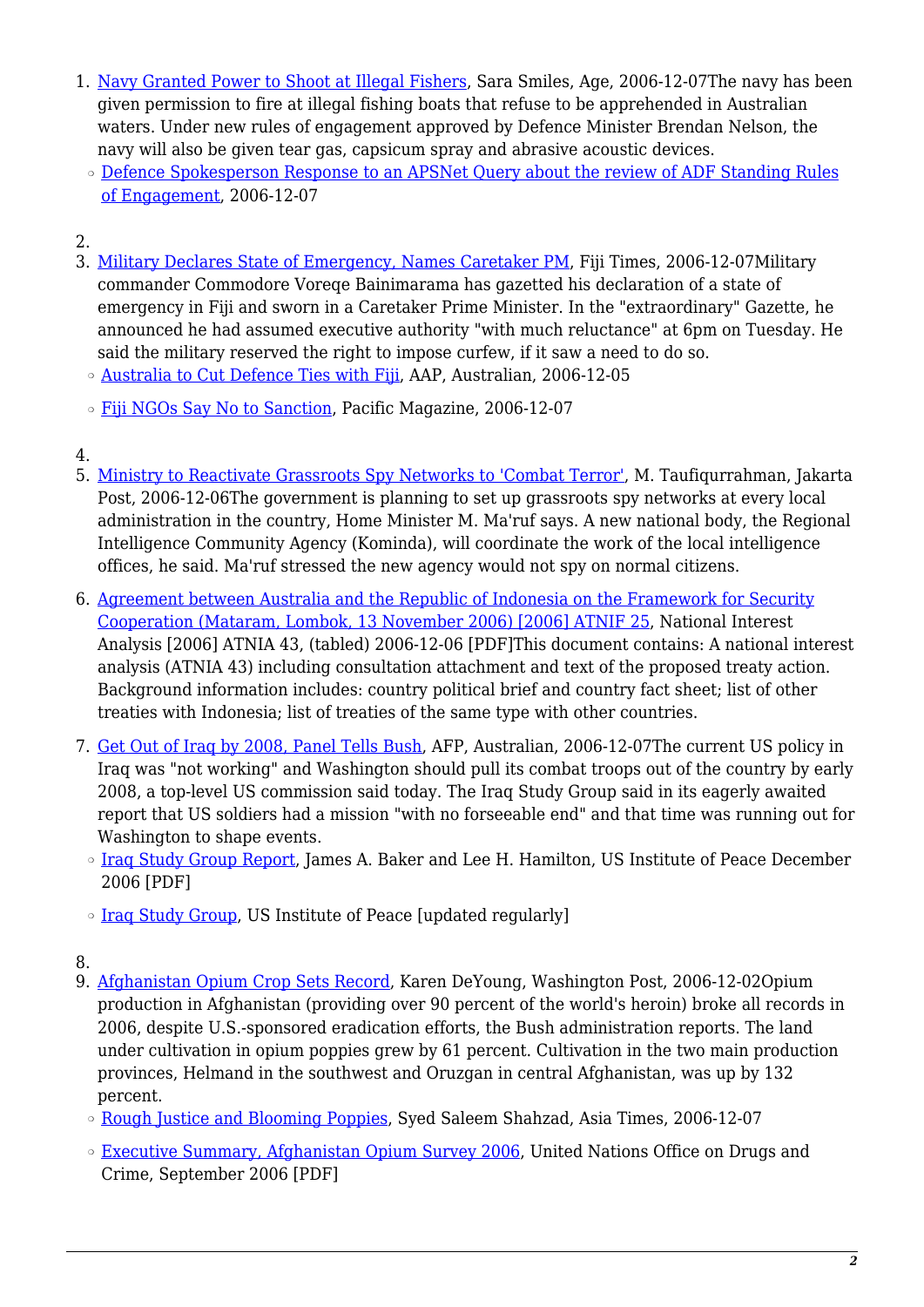- 10.
- 11. [Yellowcake Exports to China Get Green Light](http://www.theage.com.au/news/national/yellowcake-exports-to-china-get-green-light/2006/12/06/1165081019847.html), Katharine Murphy, Age, 2006-12-07Sales of Australian uranium to China have been approved by Federal Parliament with the proviso that nuclear watchdogs are given increased funding. A report from the Joint Standing Committee on Treaties recommended more money for the International Atomic Energy Agency and the Australian Safeguards and Non-Proliferation Office to strengthen existing safeguards and ensure that the uranium was used only for nuclear power.
	- o [Agreement between the Government of Australia and the Government of the People's Republic](http://www.aph.gov.au/house/committee/jsct/8august2006/treaties/chinatransfer_nia.pdf) [of China on the Transfer of Nuclear Material,](http://www.aph.gov.au/house/committee/jsct/8august2006/treaties/chinatransfer_nia.pdf) 2006-04-03 [2006] ATNIF 7 and Agreement between the Government of Australia and the Government of the People's Republic of China for Cooperation in the Peaceful Uses of Nuclear Energy, 2006-04-03 [2006] ATNIF 8, (tabled) 2006- 08-08

#### 12.

- 13. [Japan, Australia Agree to Start Economic Partnership Agreement Talks,](http://news.tradingcharts.com/futures/7/3/86490837.html) Trading Charts, 2006- 12-04Japan and Australia have basically agreed to start official negotiations on a bilateral economic partnership, sources said. Japanese farm organizations have called on the government for the exclusion of major farm products, including beef, sugar, wheat and dairy products, from the subjects of the bilateral EPA.
	- ❍ [Farmers Voice Concerns over Australian EPA,](http://www.asahi.com/english/Herald-asahi/TKY200612050122.html) IHT, Asahi Shimbun, 2006-12-06
	- $\circ$  [Australia-Japan FTA Feasibility Study,](http://www.dfat.gov.au/geo/japan/fta/index.html) DFAT [regularly updated]
	- ❍ [Global Economic Strategy, Summary,](http://www.meti.go.jp/english/topic/downloadfiles/GlobalEconomicStrategy(Summary).pdf) Ministry of Economy, Trade and Industry (METI), April 2006 [PDF]

#### 14.

#### **Austral Policy Forum 06-35A: [Avoiding the Cause: Australia and Political Persecution in](http://nautilus.org/publications/essays/apsnet/policy-forum/2006/0635a-burchill.html) [West Papua](http://nautilus.org/publications/essays/apsnet/policy-forum/2006/0635a-burchill.html) - Scott Burchill**

In a speech to the Castan Centre for Human Rights Law, Deakin University's Scott Burchill writes that the responses of the Australian Government to increasing unrest in West Papua have been either comical or disgraceful. "Blaming the messengers and avoiding the root causes of the problem may or may not pacify Jakarta, but they will certainly not resolve a problem which is now in its fifth decade - it will only make matters worse" argues Burchill. "On the other hand, an immediate solution to the issue is at hand and always has been, though it is studiously avoided - terminate the persecution, rather than the persecuted, and the problem largely goes away. As in the case of the East Timorese, anyone with a view on the subject is consulted except those with a primary interest in it - the West Papuans. The only question never asked is the only one worth posing: what do the people of West Papua want?"

[Read the complete essay](http://nautilus.rmit.edu.au/forum-reports/0635a-burchill.html#n1):

### **Free newsletter subscriptions**

- [Australian region \(this newsletter\)](http://www.nautilus.org/mailman/listinfo/apsnet).
- [Southeast Asia](http://www.siiaonline.org/seapsnet).
- [Northeast Asia.](http://nautilus.org/napsnet/dr/index-2.html)
- [East Asia Science and Security](http://nautilus.org/aesnet/index0.html).